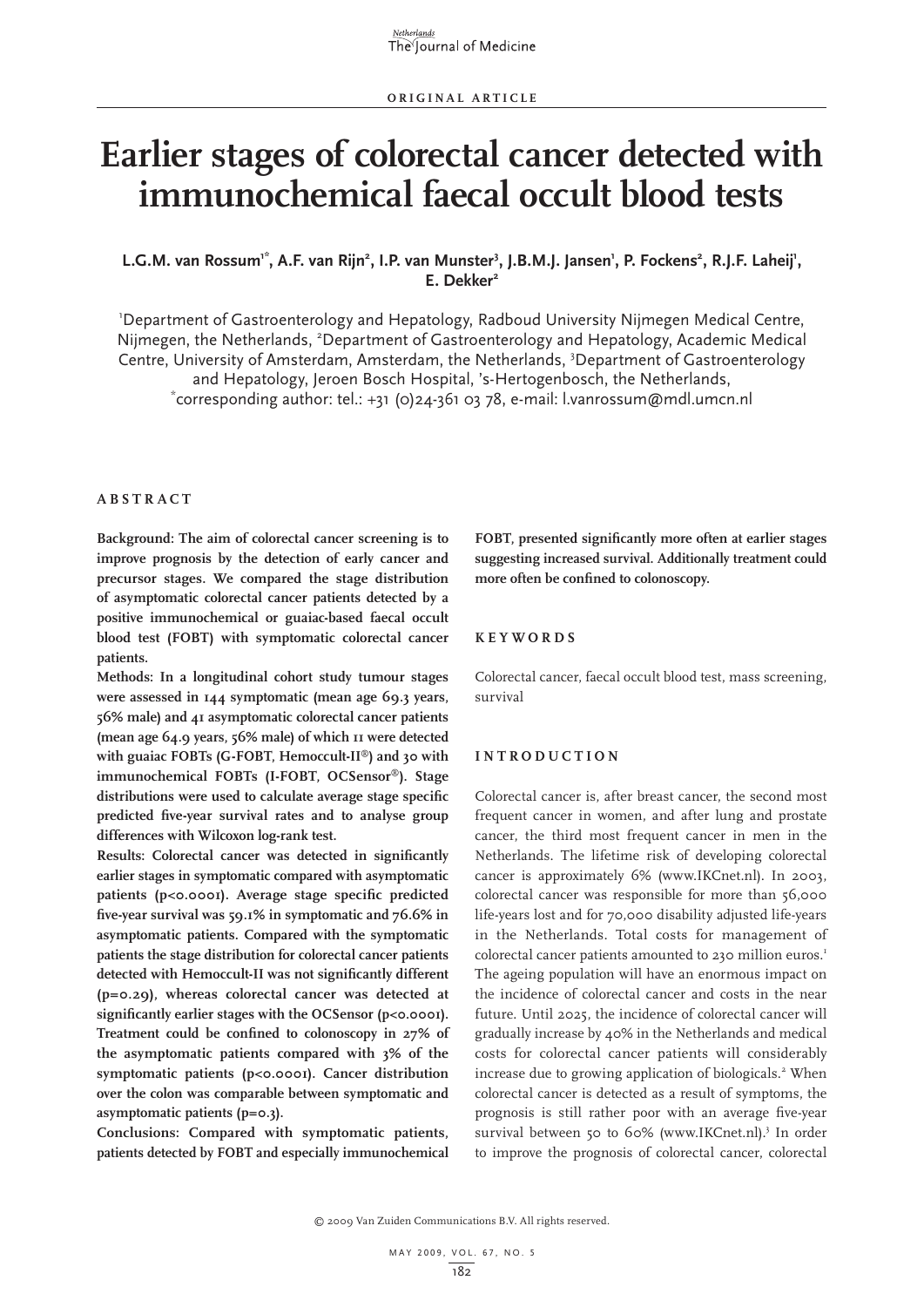cancer should be detected in earlier stages or even precursor stages. Colorectal cancer is a heterogeneous disease arising from a complex series of molecular events. The successive evolution of normal colonic mucosa to a benign adenoma, then to an adenomatous polyp containing cancer, and then to a potentially life-threatening invasive cancer is associated with a series of genetic events occurring over a period of approximately ten years.4 So, many years pass before colorectal cancer becomes clinically manifest and therefore there is an opportunity to improve prognosis by early detection of colorectal cancer with screening.

In 2006, colorectal cancer screening studies were started in the Netherlands randomly employing two different types of faecal occult blood tests (FOBTs): guaiac-based FOBTs and immunochemical FOBTs. In order to verify if prognosis of colorectal cancer is improved by FOBT screening and if improvement depends on the type of FOBT, we compared the stage distribution of colorectal cancer patients detected as a result of FOBT screening with colorectal cancer patients detected because of symptoms.

## **M a t e r i a l s a n d m e t h o d s**

Between July 2006 and March 2007, asymptomatic subjects with a positive FOBT were invited for colonoscopy. These subjects were recruited from two colorectal cancer screening studies in the Netherlands with a comparable design, registered at Current Controlled Trials (ISRCTN57917442). All invited participants were asymptomatic, between 50 and 75 years of age and without apparent family history of colorectal cancer. Data from the largest of the two studies comparing the performance of two types of FOBTs, supported by the Netherlands Organisation for Health Research and Development (ZonMW: number 50-50115-98-060, project 63000004), were published previously.<sup>5</sup> From the patients with colorectal cancer detected in these studies, the following data were collected: age, gender, location of the tumour, surgical or endoscopic treatment and TNM classification. These data were also collected from 144 consecutive symptomatic colorectal cancer patients without a family history of colorectal cancer in the same region in the Netherlands and in the same period, from July 2006 to March 2007. Tumour staging was performed according to the American Joint Committee on Cancer (AJCC) system, also called the TNM system, which describes stages using Roman numerals I through IV. Three experienced pathologists staged all the detected colorectal cancers of both the symptomatic and the asymptomatic patients. According to data from the Surveillance, Epidemiology, and End Results (SEER) programme, each stage has an average stage specific five-year survival (table 1).<sup>6</sup> The follow-up

**Table 1.** *Stage specific average five-year survival rates for colorectal cancer* **T N M Dukes Stage 5-year survival\*** Tis N0 M0 - 0 98% T1 N0 M0 A I 93% T2 N0 M0 A I 93% T3 N0 M0 B1 IIA 85% T4 N0 M0 B2 IIB 72% T1,2 N1 M0 C1 IIIA 83% T3,4 N1 M0 - IIIB 64% Each T N2 Mo C2 IIIC 44%

**\*According to data from the Surveillance, Epidemiology, and End Results (SEER) programme.**

Each T Each N M<sub>I</sub> D IV 8%

after our study was too short to measure actual five-year survival and furthermore actual five-year survival would have to be corrected for over-diagnosis and lead-time bias, the extent of which is largely unknown. Therefore the stage specific average five-year survival rates were used to predict the five-year survival of the patients in our study group. For each colorectal cancer stage we assumed that the five-year survival would eventually prove to be identical for symptomatic or asymptomatic patients and identical to the SEER data. Of course this approximation method has certain drawbacks, but also advantages, which we will discuss in the discussion.

In the asymptomatic patients participating in the colorectal cancer screening study, the type of FOBT was also registered.5 Two types of FOBT were used, a guaiac-based FOBT (Hemoccult-II®) and an immunochemical based FOBT (OCSensor®). A specific advantage of the OCSensor® is that the test is quantitative allowing the cut-off value for positivity to be changed. As threshold for positivity, the manufacturer recommends a cut-off value of 100 ng/ml, applied in several studies.<sup> $7$ -12</sup> The literature as well as data provided by the manufacturer show that the test results of the OCSensor® are reliable in the range from 50 ng/ml to 2000 ng/ml.<sup>13</sup> In the previous publication in Gastroenterology we compared the guaiac FOBT Hemoccult-II® with the I-FOBT OCSensor®. In that publication, for generalisability with the previous studies, we presented data for the I-FOBT with a cut-off value of 100 ng/ml. However, we invited all patients for colonoscopy with an I-FOBT result of  $\geq$ 50 ng/ml, corresponding to about 10 µg haemoglobin per gram faeces.14 In the current study we use the data of all invited patients with a cut-off value of 50 ng/ml.

With immunochemical faecal occult blood tests, as little as 0.3 ml of daily blood loss in the stool can be detected.<sup>15</sup> In contrast, the Hemoccult-II<sup>®</sup> test is a qualitative test in which the minimal amount of blood that can be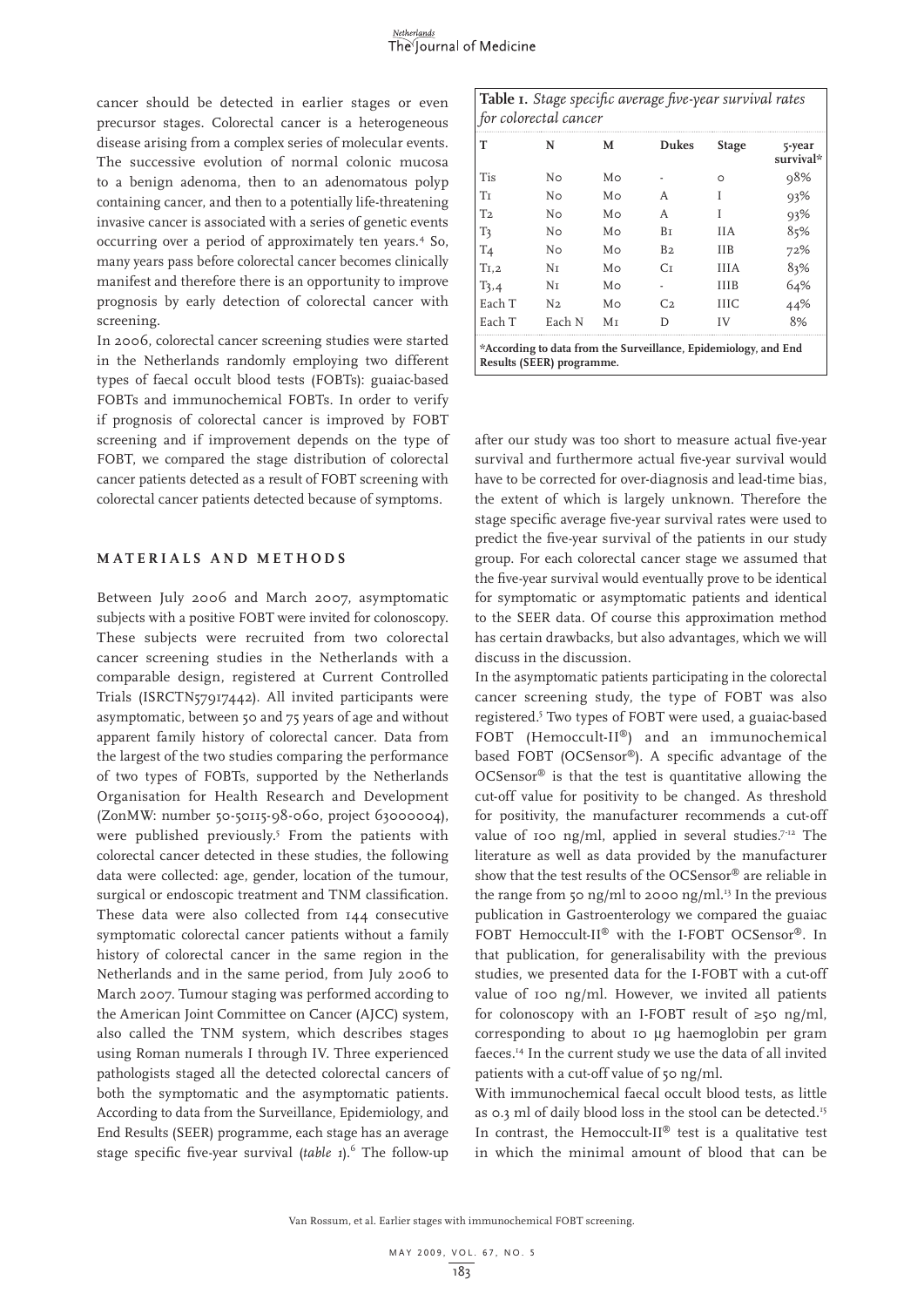detected in faeces is probably about ten times higher than immunochemical FOBTs.<sup>15,16</sup> Therefore, we speculated that the immunochemical FOBT OCSensor® detects colorectal cancer at earlier stages.

We calculated descriptive statistics of the symptomatic and asymptomatic study populations. We used nonparametric analysis with the Wilcoxon log-rank test to compare the stage distribution between the two groups. Statistical significance was accepted if the level of probability of a type I error was  $\leq$ 5% (p<0.05). Statistical analyses were performed with SAS system for windows, software version 8.02 (SAS Institute Inc., Cary, NC, USA).

## **R e s u l t s**

Colonoscopies in the asymptomatic group with a positive FOBT revealed in total 41 patients with colorectal cancer (23 male,  $18$  female; mean age  $64.9$  years, range  $53$  to  $75$ years). Nine of the tumours were located in the rectum, 19 in the sigmoid, three in the descending colon, one in the splenic flexure, two in the transverse colon, one in the hepatic flexure, four in the ascending colon, and two in the caecum (*table 2*). Twenty of the tumours were classified as stage I, six as stage IIA, three as stage IIIA, five as stage IIIB, four as stage IIIC, and three as stage IV (*table 3*). The average predicted five-year survival deduced from the TNM staging system and SEER programme (*table 1*) in this group of 41 patients was 76.6 (SD 25%). In 11 (27%) of these 41 patients tumour treatment could be confined to endoscopy. Tumours were found in 11 patients with a positive Hemoccult-II® and in 30 patients with a positive OCSensor®. The predicted five-year survival for the patients with a positive Hemoccult-II® test was 60.5 (SD 37%), and for the patients with a positive OCSensor® 82.4 (SD 16%).

| Colorectal cancer<br>location | Symptomatic<br>patients<br>$N=144*$ (%) | Asymptomatic<br>patients<br>$N=4I(%)$ |
|-------------------------------|-----------------------------------------|---------------------------------------|
| Rectum                        | 61(42%)                                 | 9(22%)                                |
| Sigmoid colon                 | 33(23%)                                 | 19 (46%)                              |
| Descending colon              | 3(2%)                                   | 3(7%)                                 |
| Splenic flexure               | 3(2%)                                   | I(2%)                                 |
| Transverse colon              | 5(3%)                                   | 2(5%)                                 |
| Hepatic flexure               | 5(3%)                                   | 1(2%)                                 |
| Ascending colon               | 17(12%)                                 | 4(10%)                                |
| Caecum                        | 15 (10%)                                | 2(5%)                                 |
| Unknown                       | 4(3%)                                   | $-(0%)$                               |

**Table 3.** *Staging of colorectal cancer in symptomatic and asymptomatic patients* **Colorectal cancer stage Symptomatic patients N=144 (100%) Asymptomatic patients N=41 (100%)**  $1$  6 (4%) 20 (49%) IIA  $23 \,(16\%)$  6 (15%)  $11B$   $43 (30%)$   $0 (0%)$ IIIA  $15 (10\%)$   $3 (7\%)$ IIIB  $12 (8%)$   $5 (12%)$ IIIC  $13 (9%)$   $4 (10%)$ IV  $32 (22%)$   $3 (7%)$ 

Colonoscopies performed in subjects referred with symptoms, such as visible blood loss and changed bowel habits, revealed 144 patients with colorectal cancer (81 male, 63 female; mean age 69.3 years, range 32 to 93 years). Sixty-one of the tumours were located in the rectum, 33 in the sigmoid, three in the descending colon, three in the splenic flexure, five in the transverse colon, five in the hepatic flexure, 17 in the ascending colon, 15 in the caecum and for four tumours the specific location was uncertain (*table 2*). Two patients had a double tumour and these patients were staged according to the most advanced carcinoma. Six of the patients were classified as stage I, 23 as stage IIA, 43 as stage IIB, 15 as stage IIIA, 12 as stage IIIB, 13 as stage IIIC, and 32 as stage IV (*table 3*). The predicted five-year survival for this group of 144 patients was 59.1 (SD 29%). In four (3%) of these 144 patients tumour removal could be confined to endoscopy.

Colorectal cancer was detected significantly earlier in symptomatic patients compared with asymptomatic patients (p<0.0001). Average stage specific predicted five-year survival was 59.1% in symptomatic and 76.6% in asymptomatic patients. Additionally, treatment for colorectal cancer could be confined to colonoscopy in 27% of the asymptomatic patients compared with 3% of the symptomatic patients ( $p<0.0001$ ). Ten (24%) of the colorectal cancer tumours in asymptomatic patients and 45 (31%) of the colorectal cancer tumours in symptomatic patients were located proximal of the descending colon  $(p=0.3)$ .

Compared with the symptomatic patients the stage distribution for colorectal cancer patients detected with Hemoccult-II was not significantly different (p=0.29), whereas colorectal cancer was detected significantly earlier in patients detected with OCSensor compared with the symptomatic patients (p<0.0001). The average predicted five-year survival was 82.4% for the asymptomatic patients detected with the OCSensor® and 60.5% for the patients detected with the Hemoccult-II®.

Van Rossum, et al. Earlier stages with immunochemical FOBT screening.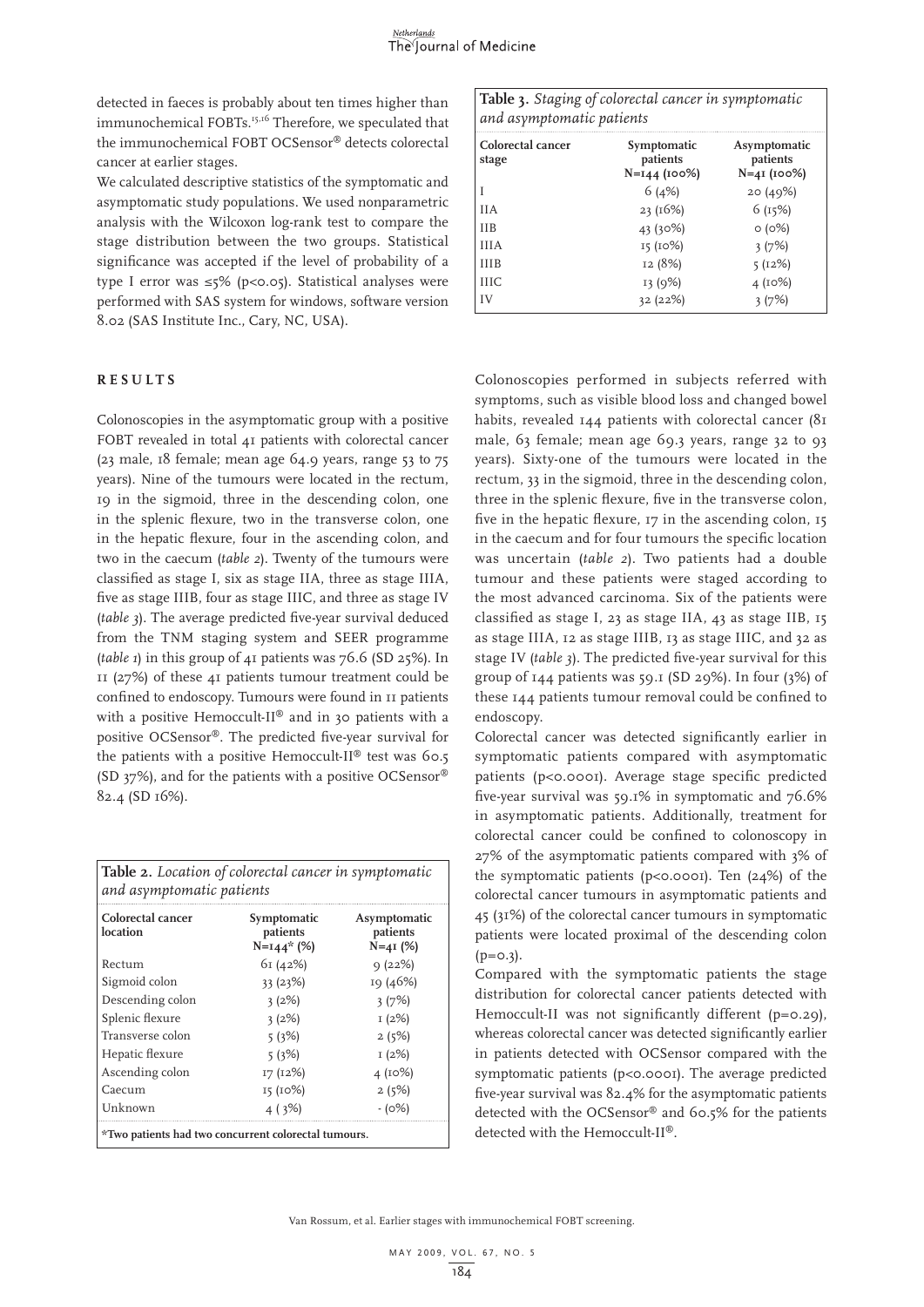### **D i s cu s s i o n**

In this study we demonstrated that colorectal cancer in asymptomatic persons aged between 50 and 75 years with a positive FOBT is on average detected at a significantly earlier stage compared with symptomatic subjects with colorectal cancer diagnosed in the same time period and in the same geographical region. In addition, treatment of colorectal cancer could significantly more often be confined to colonoscopy in the asymptomatic screening group than in the symptomatic group. The most important finding in this study was that, compared with symptomatic patients, colorectal cancer was detected in significantly earlier stages for the patients detected with the I-FOBT, but not for patients detected with the G-FOBT.

We have compared the data from our study with data from a German study by Hüppe *et al*. For easy comparison with our study we calculated the gain in predicted five-year colorectal cancer survival according to stage distribution from the data in their study in 5066 asymptomatic patients (participating in colonoscopy screening) and in 4099 symptomatic patients.<sup>17</sup> The 18% gain in survival from their data compares well with the 22% gain in average predicted survival we observed with FOBT screening. In addition Hüppe *et al*. had followed up their population for up to five years (on average 33 months). Up to the time of their publication no subjects in the screening group had died compared with 20% of the symptomatic colorectal cancer patients, confirming the predicted gain in five-year survival according to stage distribution.<sup>17</sup> We propose this indicates that the stage distribution of colorectal cancer detected by primary colonoscopy screening is comparable with the stage distribution of colorectal cancer detected by faecal occult blood testing. Additionally the follow-up data by Hüppe *et al*. indicate that colorectal cancer survival predicted by stage distribution might on average correlate well with actual survival. We think this is interesting for policy makers who are considering implementing colorectal cancer screening with either primary colonoscopy or FOBT.

Another important finding of our study was the difference that we observed in the stage distribution between subjects with colorectal cancer detected after a positive Hemoccult-II<sup>®</sup> test, compared with a positive OCSensor® test. Both the Hemoccult-II® test and the OCSensor® test are developed to detect haemoglobin in faeces. In contrast to the Hemoccult-II® test, the OCSensor® test is specific for human haemoglobin and the test is quantitative, allowing the cut-off values for positivity to be shifted. The Hemoccult-II® test is probably at least ten times less sensitive to haemoglobin compared with the OCSensor® test.15,16 The stage distribution of colorectal cancer patients detected with the OCSensor® in this study was significantly better than the stage distribution in the

symptomatic patients. In contrast, the stage distribution of colorectal cancer patients detected with the Hemoccult-II® was not significantly different from the symptomatic patients. Therefore we propose that colorectal cancer patients detected by a positive OCSensor® can probably on average expect to have an increased five-year survival compared with those with a positive Hemoccult-II®.

Although slightly more proximal colorectal cancers were detected in the symptomatic patients compared with the asymptomatic patients, this difference was not statistically significant. Therefore, tumours in the proximal colon are also detected by FOBT. For the OCSensor® this was confirmed in a recent study, where it was shown that the amount of blood in the stool detected in patients with proximal colorectal cancer is lower than in distal colorectal cancer, but never below the cut-off value of 50 ng/ml that we used in our study population.<sup>14</sup> In another study with a different immunochemical FOBT (Magstream 1000®), a lower sensitivity for proximal compared with distal colorectal cancer was reported, but this difference was not statistically significant.18 Wexner *et al*. demonstrated there was no difference in colorectal cancer location for Hemoccult-II® negative and Hemoccult-II® positive colorectal cancer patients.19 Fujita *et al*. also failed to detect any differences in colorectal cancer distribution over the colon in asymptomatic patients screened with guaiac slides compared with symptomatic patients.<sup>20</sup>

## **C o n c l u s i o n**

We demonstrated that colorectal cancer is detected at significantly earlier stages in asymptomatic patients by a positive FOBT compared with symptomatic patients. In addition, treatment of colorectal cancer could be confined to colonoscopy in significantly more asymptomatic patients with a positive FOBT than in the symptomatic group. Furthermore, there was no difference in distribution of colorectal cancer over the colon between the asymptomatic and symptomatic colorectal cancer patients, indicating that tumours in the proximal colon are also detected by FOBT. Colorectal cancer was not detected at significantly earlier stages in patients detected with the Hemoccult-II compared with symptomatic patients. However, colorectal cancer was detected in significantly earlier stages in patients detected with the OCSensor compared with symptomatic patients.

## **NOTE**

This study was financially supported by the Netherlands Organization for Health Research and Development (ZonMW: number 50-50115-98-060, project 63000004).